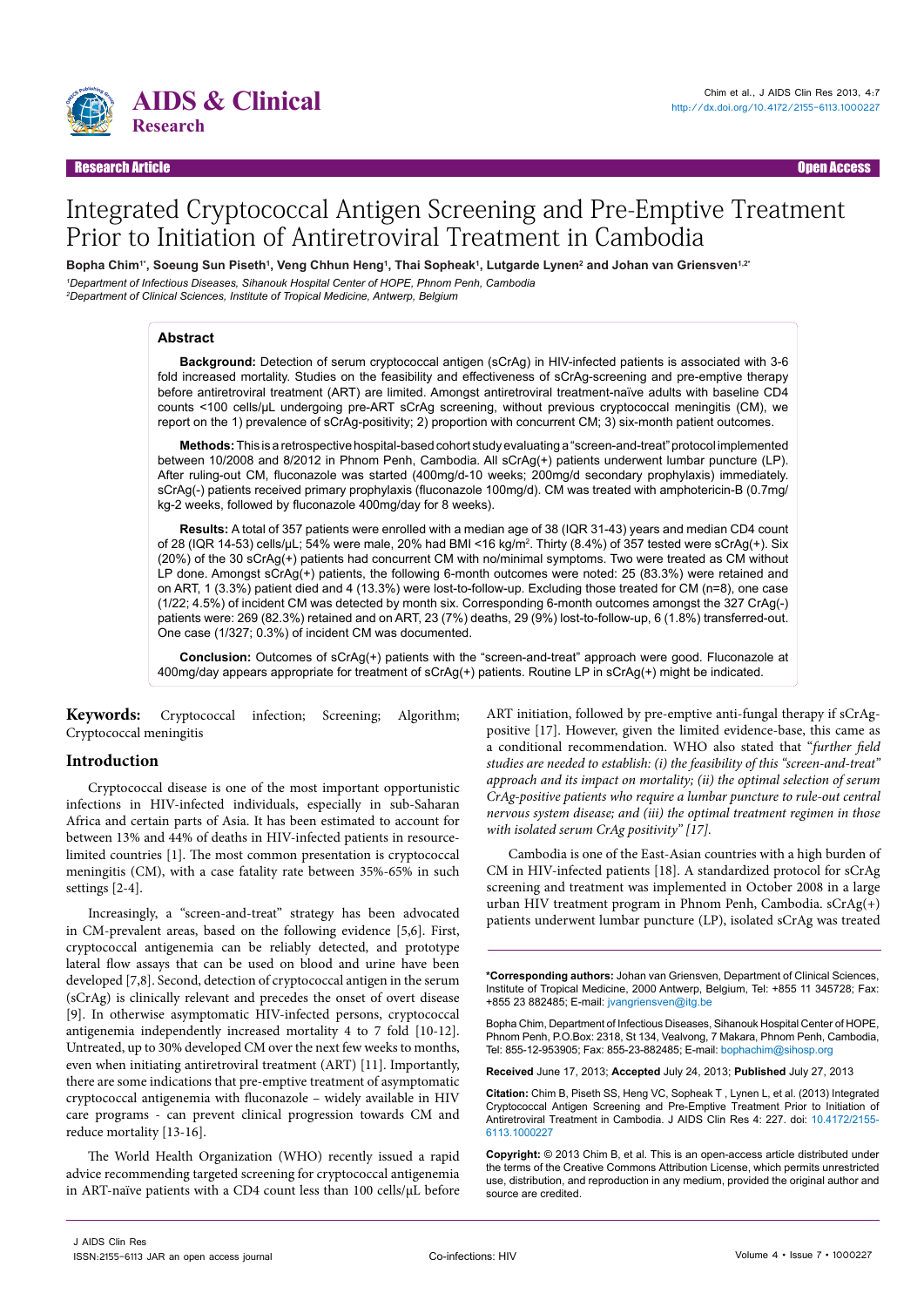**Citation:** Chim B, Piseth SS, Heng VC, Sopheak T , Lynen L, et al. (2013) Integrated Cryptococcal Antigen Screening and Pre-Emptive Treatment Prior to Initiation of Antiretroviral Treatment in Cambodia. J AIDS Clin Res 4: 227. doi: [10.4172/2155-6113.1000](http://dx.doi.org/10.4172/2155-6113.1000227)227

Page 2 of 6

with fluconazole. The objective of this study was to report on the feasibility and effectiveness of this strategy. Amongst adult ART-naïve individuals with a baseline CD4 count below 100 cells/µL undergoing pre-ART sCrAg-screening, we report on the 1) prevalence and risk factors for sCrAg-positivity; 2) proportion with concurrent CM; 3) sixmonth patient outcomes.

# **Methods**

### **Study design and population**

We conducted a retrospective cohort study at the Sihanouk-Hospital-Center-of-Hope in Phnom Penh, Cambodia. Since March 2003, this non-governmental hospital provides free comprehensive HIV care as part of the national ART program. All ART-naïve adults (in patients or outpatients) with a baseline CD4 count below 100 cells/µL that were screened for sCrAg before ART initiation between October 2008 and August 2012 were included. Those with a history of previous CM or invasive cryptococcal infection prior to testing, or that were taking fluconazole treatment at the time of enrolment were excluded.

# **Algorithm for screening and treatment of cryptococcal antigenemia**

All newly enrolled HIV-positive patients were clinically staged upon enrolment, evaluated for ongoing opportunistic infections, and had a CD4 cell count done (FACSCount, Becton Dickinson, Franklin Lakes, NJ). Patients with a CD4 count below 100 cells/µL were started on primary prophylaxis with fluconazole (100 mg⁄day), in line with the national guidelines. As part of the pre-ART work-up, three adherence counseling sessions were planned. During the second session, all individuals underwent baseline pre-ART laboratory investigations, including hematology, liver and renal function tests. Those with a baseline CD4 count below 100 cells/µL were additionally screened for sCrAg using Pastorex Crypto Plus (Bio-Rad Laboratories, Hercules, CA, USA). This test was reported as positive or negative, no titration was done. As per national guideline, those with a negative screening test continued primary prophylaxis with fluconazole until the CD4 count was above 100 cells/µL on two occasions measured at six-month intervals.

Patients with a positive screening test systematically underwent LP, irrespective of symptoms suggestive of CM (Figure 1). Examinations conducted on the cerebrospinal fluid consisted of: white cell count and differentiation, protein and glucose concentration, cryptococcal antigen, India ink direct examination, and culture. Patients diagnosed with CM received amphotericin B (0.7 mg⁄kg⁄day for two weeks), followed by fluconazole (400 mg⁄day for eight weeks). If CM was ruledout, treatment consisted of fluconazole 400 mg/day for ten weeks, started on the same day as the LP. This was followed by fluconazole 200 mg/day until a CD4 count above 100 cells/µL was documented on at least two occasions at six-month intervals.

All patients systematically underwent a chest X-ray and additional laboratory investigations (sputum evaluation) to rule out concurrent infections, particularly tuberculosis. Additional investigations for extraneural cryptococcal infection were done as clinically indicated (eg skin biopsy). Cultures of urine or respiratory samples to detect cryptococcal infection were not systematically done.

All physicians were involved in implementing the protocol, which was used both for outpatients as well as hospitalized patients. There was no fluconazole dose adjustment done for those with concurrent tuberculosis.



#### **Antiretroviral treatment initiation and monitoring**

Treatment initiation of ART followed WHO recommendations [19,20]. For CM, ART was initiated after initial clinical improvement, typically at least two weeks after starting CM treatment. For isolated sCrAg, ART was started early after fluconazole initiation (typically within one to two weeks). First line treatment consisted of a generic fixed-dose combination containing stavudine, lamivudine and nevirapine. For tuberculosis cases, nevirapine was temporarily replaced by efavirenz. Patients were seen monthly during the first three months after ART initiation. Subsequently, visits were scheduled every 2-3 months for clinically stable patients. A number of issues were systematically addressed, including screening for opportunistic infections, treatment toxicity and adherence. All care was provided by physicians. A full blood count and CD4 cell count was done every six months after ART initiation, with liver function tests performed more regularly. All patients with WHO stage II/III/IV and all those with a CD4 count < 200 cells/µL were given cotrimoxazole prophylaxis. From March 2011, isoniazid prophylactic therapy was prescribed for individuals in pre-ART care, if tuberculosis was ruled-out. Patients not presenting at their scheduled visits were traced by home visits or by phone, and considered lost to follow-up (LTFU) if they were not found within six months after their most recent visit. Additional details of the ART program at SHCH have been published before [21-23].

### **Outcomes and operational definitions**

CM was defined as a positive result on cerebrospinal fluid of either India Ink staining, cryptococcal antigen testing or culture. If CM was detected at the same time as the positive sCrAg screening test, this was labeled as prevalent CM. Cases of CM detected during follow-up, after the initial screening, were defined as incident CM. sCrAg(+) individuals with CM ruled-out and no other associated organ involvement were defined as isolated sCrAg(+).

#### **Data collection and statistical analysis**

At the ART program onset, structured clinical records, data collection tools, and a database were developed. On a daily basis, clinical, laboratory and treatment data were collected and electronically stored.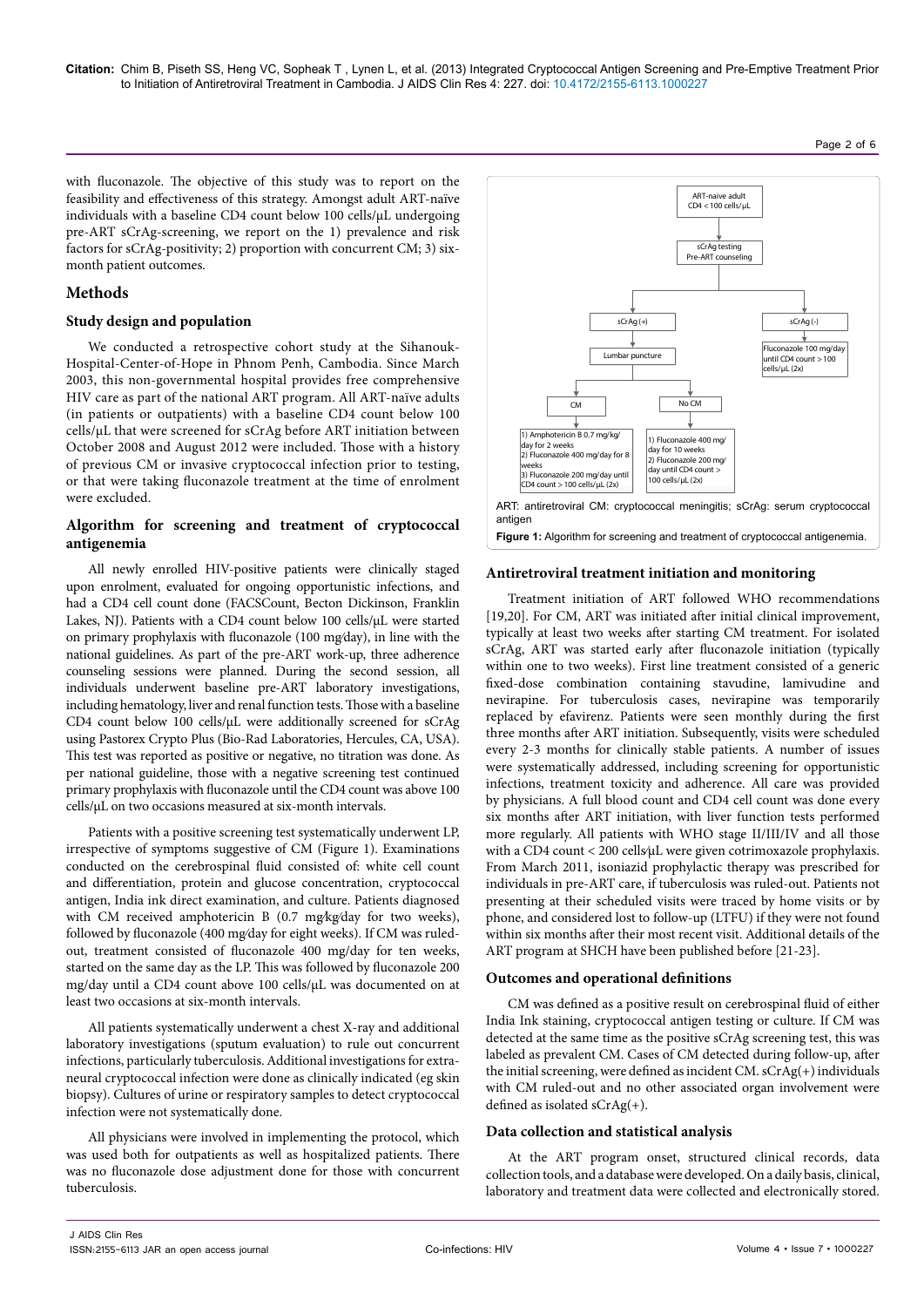Physicians were trained in standardized patient assessment using the hospital guidelines and protocols. Quality control of the stored data was performed at regular intervals. For this study, data were extracted from this database. In addition, HIV clinical records were reviewed for all sCrAg(+) individuals to retrieve additional data relating to symptoms of CM and LP procedures.

Analysis focused on the following outcomes: prevalence of and risk factors for cryptococcal antigenemia; patient characteristics and proportion with prevalent CM; patient outcomes by six months after sCrAg testing of those with and without cryptococcal infection, defined as retained and on ART, lost to care (death or LTFU) and transferred-out. The frequency of incident CM by six months after sCrAg-testing was calculated as well. For all sCrAg(+) patients, compliance with the algorithm was assessed in terms of diagnostic work-up and treatment prescribed. Medians (interquartile range (IQR)) and frequencies (%) were used to describe patients' characteristics. Baseline patient characteristics were compared using Chi square or Fisher's exact tests for categorical variables and Wilcoxon rank-sum test for continuous variables. Kaplan-Meier methods were used to assess the patient outcomes over time, starting from the time of sCrAg testing.

#### **Ethical issues**

Since the launching of the HIV care program, clinical data have been routinely collected for purposes of program monitoring and evaluation, and research activities. Patients were requested to give informed consent to store and use the data. Data collection and informed consent procedures were approved by the Institutional Review Board of the SHCH and the Institute of Tropical Medicine, Antwerp, Belgium. No patient identifiers were included in the dataset used for this analysis.

#### **Results**

Between October 2008 and August 2012, a total of 357 individuals with a baseline CD4 count < 100 cells/µL underwent screening for sCrAg as part of the pre-ART preparatory work-up. None were clinically suspected of CM at the time of testing. The median CD4 count at the time was 28 cells/ $\mu$ L. A body mass index (BMI) < 16 kg/m<sup>2</sup> was seen in 20.2% (72/357), see Table 1.

# **Prevalence and risk factors for cryptococcal infection during screening**

In total, 30 (8.3%) had a positive screening result. Factors associated with sCrAg-positivity included a BMI  $< 16$  kg/m<sup>2</sup> and a CD4 count  $<$ 

|                                      | <b>Total</b><br>$(n=357; n (%))$ | Cryptococcal antigen (+)<br>$(n=30; n (%))$ | Cryptococcal antigen (-)<br>$(n=327; n (%))$ | P-value |
|--------------------------------------|----------------------------------|---------------------------------------------|----------------------------------------------|---------|
| Sex                                  |                                  |                                             |                                              |         |
| Female                               | 164 (46)                         | 17 (56.7)                                   | 147 (45.0)                                   | 0.218   |
| Male                                 | 193 (54)                         | 13(43.3)                                    | 180 (55.0)                                   |         |
| Age (years); median (IQR)            | 38 (31-43)                       | 38 (31-41)                                  | 38 (31-43)                                   | 0.896   |
| CD4 count (cells/µL); median (IQR)   | 28 (14-53)                       | $15(7-23)$                                  | 32 (14-58)                                   | < 0.001 |
| $< 50$ cells/ $\mu$ L                | 257 (72)                         | 28 (93.3)                                   | 231 (70.6)                                   | < 0.01  |
| BMI kg/m <sup>2</sup> ; median (IQR) | 18.3 (16.6-20.1)                 | 16.7 (14.7-18.5)                            | 18.4 (16.7-20.3)                             | < 0.001 |
| $< 16$ kg/m <sup>2</sup>             | 72 (20.2)                        | 12(40.0)                                    | 60(18.6)                                     | < 0.01  |
| Started on ART                       | 337 (94.4)                       | 28 (93.3)                                   | 309(94.5)                                    | 0.791   |
| ART regimen (n=337)                  |                                  |                                             |                                              | 0.808   |
| D4T/3TC/NVP                          | 146 (43.3)                       | 11(39.3)                                    | 135 (43.7)                                   |         |
| D4T/3TC/EFV                          | 174 (51.6)                       | 16(57.1)                                    | 158 (51.1)                                   |         |
| Other                                | 17(5.0)                          | 1(3.6)                                      | 16(5.2)                                      |         |

ART: Antiretroviral Treatment; BMI: Body Mass Index; CM: Cryptococcal Meningitis; D4T: Stavudine; EFV: Efavirenz; IQR: Interquartile Range; NVP: Nevirapine; 3TC: Lamivudine

**Table 1:** Baseline characteristics of individuals screened for serum cryptococcal antigen (sCrAg) prior to ART initiation with a CD4 count < 100 cells/µL, Phnom Penh, 2008-2012 (N=357).

| Deviations in treatment (fluconazole 400 mg/d 10 weeks)                                                                    |         |  |
|----------------------------------------------------------------------------------------------------------------------------|---------|--|
| Amphotericin B without evidence of CM (no LP done)                                                                         | 2(6.7)  |  |
| Fluconazole 800 mg for 3d followed by 400 mg/d                                                                             | 5(16.7) |  |
| Failure to complete 10 weeks of fluconazole 400 mg/d                                                                       |         |  |
| Discontinued by physician prematurely (at 6.5 weeks)                                                                       | 1(3.3)  |  |
| Livertoxicity (at 5 weeks)                                                                                                 | 1(3.3)  |  |
| Concurrent potentially hepatotoxic medication:<br>co-trimoxazole, nevirapine                                               |         |  |
| Failure to continue secondary prophylaxis until CD4 recovery                                                               |         |  |
| Livertoxicity                                                                                                              | 3(10.0) |  |
| Concurrent potentially hepatotoxic medication:<br>co-trimoxazole (n-3), isoniazid (n-1), nevirapine (n-1), efavirenz (n-2) |         |  |

CM: Cryptococcal Meningitis; Lumbar Puncture (LP)

a All data: n (%)

Table 2: Compliance with and feasibility of the implementation of the "screen-and-treat" guidelines (N=30)<sup>a</sup>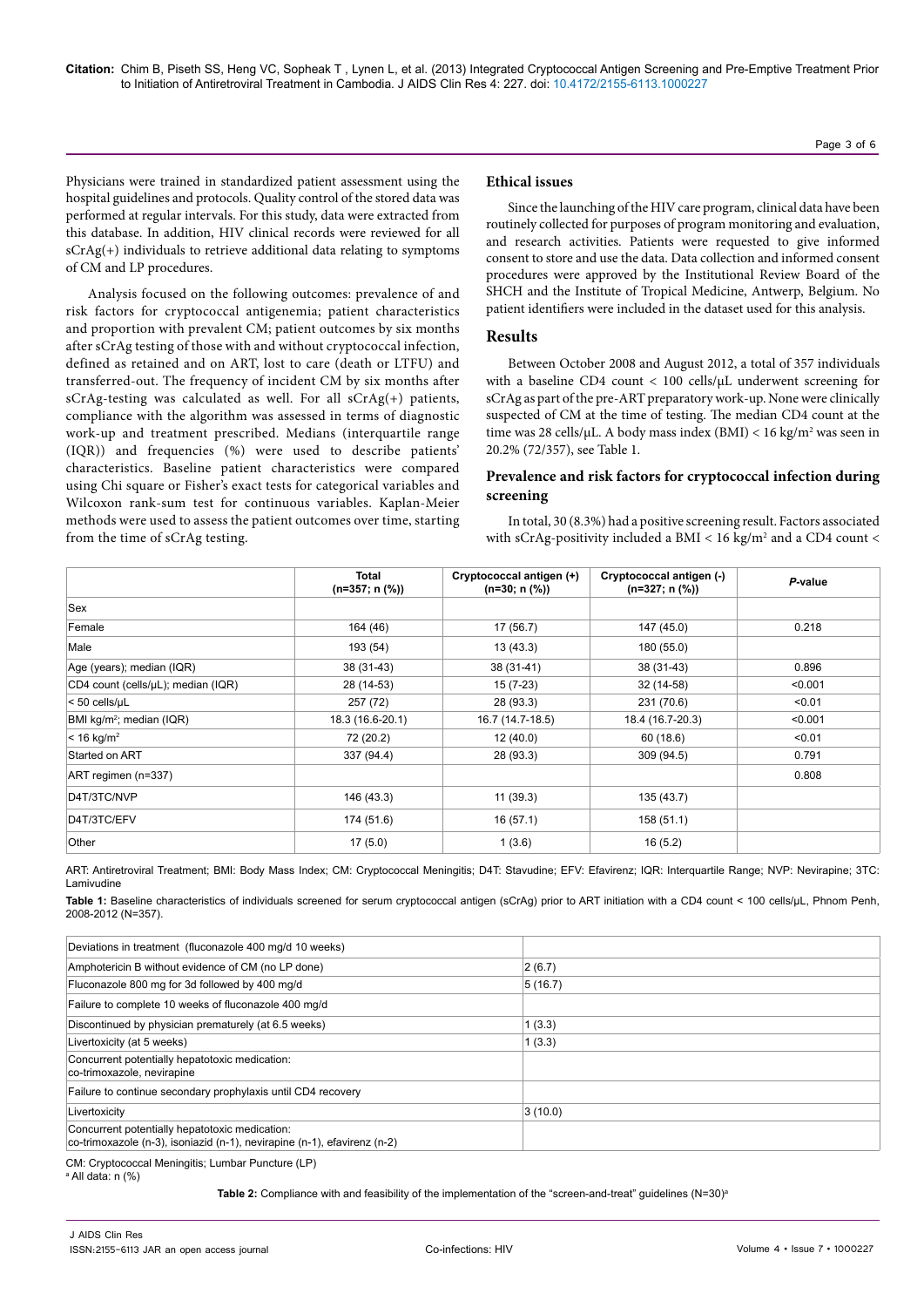50 cells/µL. Concurrent ("prevalent") CM was diagnosed in 6 (20%) of the 30 individuals that were  $sCrAg(+)$ . Of interest, two of the six CM cases were asymptomatic, whereas four had only minor symptoms (mild headache, feeling feverish) that could possibly hint to CM. In addition, two asymptomatic patients were treated as CM but had no LP done (one for unclear reasons, one patient refused), Table 2. ART was initiated at a median of 19 days after starting treatment for CM.

#### **Incident cryptococcal infection and patient outcomes by six months after screening**

Amongst the 30 sCrAg-positives, the following 6-months outcomes were documented: 25 (83.3%) were retained and on ART; one (3.3%) patient died and four (13.3%) were LTFU (Figures 2 and 3). The single death occurred 32 days after testing sCrAg-positive (but with CM ruled-out). The patient died of presumed disseminated tuberculosis and sepsis, 16 days after ART initiation. Loss to follow-up occurred at respectively 32, 36, 80 and 98 days after sCrAg-testing. All but one were in good health at the latest clinical encounter.

Twenty-eight (93%) of the 30 positive sCrAg(+) individuals initiated



a n=22 (after exclusion of cases with confirmed or presumed prevalent CM)



**Figure 3:** Kaplan–Meier estimates of cumulative incidence of death or lost to follow-up at different time points after testing for serum cryptococcal antigen (sCrAg) prior to initiation of antiretroviral treatment.

ART (two were LTFU after testing). ART was initiated a median of 25 days after sCrAg-testing. Excluding those treated for CM (n=8), one case (1/22; 4.5%) of incident CM was detected by month six (Figure 2). This patient had adhered well to fluconazole consolidation therapy and developed symptoms of CM early after starting fluconazole secondary prophylaxis (200 mg/day). None of the six patients with prevalent CM displayed signs of the immune reconstitution inflammatory syndrome (IRIS) of the central nervous system within the first six months after initiation of ART.

Page 4 of 6

Of the 327 sCrAg(-) patients, 269 (82.3%) were retained and on ART by six months after testing (Figure 2). There were 23 (7%) deaths and 29 (9%) LTFU, 6 (1.8%) patients were transferred-out. Ninety four percent (309/327) of the sCrAg(-) patients started ART. ART was initiated a median of 10 days after sCrAg-testing. One case (1/327; 0.3%) of incident CM was identified in the sCrAg(-) group, in a patient with reportedly good adherence to fluconazole prophylaxis.

# **Feasibility of and compliance with the implementation of the "screen-and-treat" guidelines**

Although overall the protocol was correctly implemented for the majority of patients, a number of deviations were observed (Table 2). Five sCrAg(+) individuals without CM received fluconazole 800 mg for three days, two patients had no LP done and were treated with amphotericin B. Secondary prophylaxis was generally continued appropriately, although some had to discontinue due to liver toxicity (see below). In general, it was given for a median time of 340 (IQR 238- 514) days.

Liver toxicity requiring discontinuation of fluconazole occurred in four (13.3%) individuals, but concurrent use of potentially hepatotoxic drugs was common. To note that besides ART, the use of potentially hepatotoxic medication together with fluconazole was common among the 30 cases: all initiated cotrimoxazole, four were given isoniazid prophylactic therapy and 18 received antituberculous treatment.

# **Discussion**

This study reports on the implementation of a "screen-andtreat" approach for cryptococcal infection in a Cambodian hospital, as currently recommended by the WHO. In ART-naïve adults with CD4 counts < 100 cells being prepared for ART initiation, screening for sCrAg identified 30 (8.3%) sCrAg(+) patients in 357 screened. Treatment with fluconazole was associated with a very low incidence of CM over the next six months, and good survival rates were observed. Overall, the protocol was fairly well implemented, fluconazole was discontinued due to liver toxicity in 4 (13.3%) sCrAg(+) patients. The findings support the feasibility and effectiveness of such a strategy in reducing the incidence of CM and probably reducing the associated mortality.

The prevalence of 8.4% amongst otherwise asymptomatic patients is similar to studies in patients with CD4 cell counts  $< 100$  cells/ $\mu$ L in rural Uganda (5.3%), South-Africa (7%) and Thailand (9.2%) [10,11,13]. Other studies, including both symptomatic and asymptomatic patients, often directly at enrolment, have found higher estimates amongst those with CD4 cell counts <100 cells/µL, up to 18.8% and 20.6% in Uganda and Cambodia respectively [14,24]. In the latter study, the prevalence of sCrAg(+) in those without clinical suspicion of CM was 10.8%, comparable to our findings [14].

Although we acknowledge that the lack of a comparison treatment group for the sCrAg-positive patients warrants cautious interpretation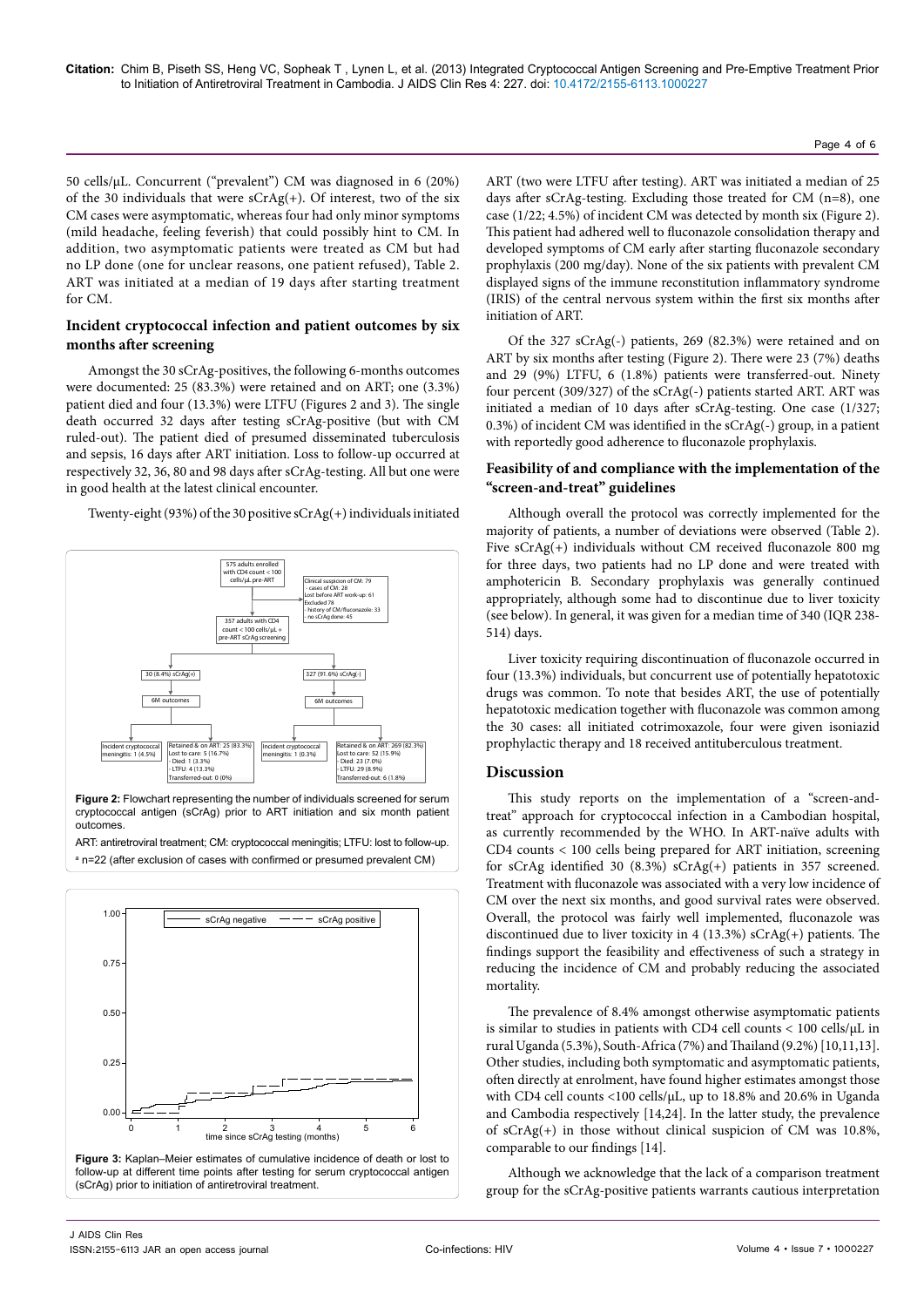**Citation:** Chim B, Piseth SS, Heng VC, Sopheak T , Lynen L, et al. (2013) Integrated Cryptococcal Antigen Screening and Pre-Emptive Treatment Prior to Initiation of Antiretroviral Treatment in Cambodia. J AIDS Clin Res 4: 227. doi: [10.4172/2155-6113.1000](http://dx.doi.org/10.4172/2155-6113.1000227)227

of the treatment outcome data, our findings remain encouraging. Asymptomatic sCrAg has consistenty been identified as an independent risk factor for mortality, with a 3 to 7-fold increase in risk [11,13]. Availably evidence also indicates that around 30% of sCrAg(+) individuals initiated on ART, but without fluconazole treatment, experience progressive cryptococcal infection leading to CM [11,13]. The mortality and attrition in our study was low. Indirectly, this would suggest that pre-emptive treatment with fluconazole could counter the additional mortality related to cryptococcal infection. Combined with the very low incidence of incident CM, this suggests that fluconazole treatment at a dose of 400 mg might be sufficient for treatment of asymptomatic sCrAg-positivity, at least in our setting. We note however that CM was systematically ruled-out, and treated with amphotericin B if diagnosed. We also acknowledge that some patients received more "aggressive" treatment, mostly by providing a loading dose of 800 mg/ day for three days. Consequently, our findings remain to be confirmed by other studies and in different settings.

In a Ugandan study, efficacy of fluconazole was observed with fluconazole (200–400 mg) given for only 2–4 weeks, although treatment was not well-standardized [15]. However, 14.3% (3/21) treated with fluconazole developed incident CM, and mortality was still relatively high (29%). Moreover, CM was not systematically ruled-out in sCrAg(+) patients. Much higher doses (1200 mg/day induction followed by 800 mg/day for 8 weeks) were used in a recent Kenyan study, whereby 11% of newly enrolled patients in a number of clinics with CD4 counts < 100 cells/ $\mu$ L screened sCrAg(+) [25]. In contrast with our study, a high mortality rate (25%) was found. There was also no survival benefit associated with the implementation of the "screen-and-treat strategy", relative to a historical control group. Although low rates of initiation of ART and fluconazole might be partly to blame, no survival benefit was seen in sensitivity analysis excluding those that failed to initiate fluconazole. Besides a number of additional factors, undiagnosed CM might have contributed to this. Moreover, they tested all patients immediately after enrolment, many of them being symptomatic. This obviously differs from our approach, whereby screening was done as part of the pre-ART work-up.

Our findings of asymptomatic or oligo-symptomatic prevalent CM in at least 20% of the sCrAg(+) individuals is also of interest and in keeping with previous reports [13]. On the one hand, this would argue for a low threshold for LP – perhaps even routinely – in sCrAg(+) patients. On the other hand, it is not known whether such asymptomatic – probably early – stages of CM can be effectively treated with fluconazole at 400 mg/day (and hence there might not be a clear benefit associated with the LP), or whether this requires amphotericin B or higher fluconazole doses. We note that fluconazole dosed at 400 mg/day is considered fungistatic only and higher doses are required for fungicidal effects. The optimal timing of ART initiation for such patients is also not defined.

Overall, the protocol was correctly implemented for most patients. The most common deviation was the prescription of a fluconazole loading dose. We assume some physicians in the program preferred this option based on some evidence that higher fluconazole dosing is required to achieve fungicidal effects [26,27]. Current WHO guidelines also recommend higher fluconazole dosing for the first two weeks [17]. Liver toxicity requiring discontinuation of fluconazole was not uncommon. At the time of occurrence, most patients were taking three or four potentially hepatotoxic drugs. Although use of fluconazole at 800 mg/day for two weeks – as recommended by WHO - was found to be safe in clinical trials, [28] this remains to be confirmed in routine

clinical settings. Moreover, concurrent tuberculosis was common. There are indications that, due to drug interactions, those on TB treatment might require higher dosing of fluconazole [5]. Further research on this issue is needed.

Page 5 of 6

The strengths of this study include the fact that it was conducted in a routine clinical setting, and hence the findings are more likely to represent the reality on the ground. Moreover, the guideline was implemented fairly consistently and with a high uptake, demonstrating its potential impact on CM and mortality if such conditions can be ensured. There are a number of important limitations to acknowledge. As a retrospective operational study using routinely collected patient information, some data were incomplete. Although rates of LTFU compared rather favorably with many HIV cohort reports, unascertained death or CM remains a concern. Detailed reports of the causes of death might have been of interest. Moreover, the single-center design in a relatively well-resourced hospital limits the generalizability of the findings. Finally, the use of primary prophylaxis for sCrAg(-) patients, as recommended by the national guidelines, differs from current WHO recommendations.

In conclusion, our data demonstrate that implementation of a pre-ART "screen-and-treat strategy" for cryptococcal infection is feasible and effective in a hospital setting in Cambodia. Our findings suggest that fluconazole at a dose of 400 mg/day is sufficient to treat cryptococcal antigenemia if CM has been ruled-out. However, our observations remain to be confirmed by other studies, especially from settings where LP is not systematically done. In the meanwhile, it might be safer to follow to the current WHO guideline recommending 800 mg/day for two weeks, followed by 400 mg/day for eight weeks if there are no signs or symptoms of CM or CM has been ruled-out.

#### **Acknowledgements**

We thank all patients, the hospital management team and staff at the Sihanouk Hospital Center of HOPE (SHCH) for their support and for their contribution to the data collection for this study. JvG is supported by the Inbev-Baillet Latour Fund.

#### **References**

- 1. [Park BJ, Wannemuehler KA, Marston BJ, Govender N, Pappas PG, et al.](http://www.ncbi.nlm.nih.gov/pubmed/19182676)  [\(2009\) Estimation of the current global burden of cryptococcal meningitis](http://www.ncbi.nlm.nih.gov/pubmed/19182676)  [among persons living with HIV/AIDS. AIDS 23: 525-530.](http://www.ncbi.nlm.nih.gov/pubmed/19182676)
- 2. [Jarvis JN, Meintjes G, Harrison TS \(2010\) Outcomes of cryptococcal meningitis](http://www.ncbi.nlm.nih.gov/pubmed/20307571)  [in antiretroviral naïve and experienced patients in South Africa. J Infect 60:](http://www.ncbi.nlm.nih.gov/pubmed/20307571)  [496-498.](http://www.ncbi.nlm.nih.gov/pubmed/20307571)
- 3. [Butler EK, Boulware DR, Bohjanen PR, Meya DB \(2012\) Long term 5-year](http://www.ncbi.nlm.nih.gov/pubmed/23251485)  [survival of persons with cryptococcal meningitis or asymptomatic subclinical](http://www.ncbi.nlm.nih.gov/pubmed/23251485)  [antigenemia in Uganda. PLoS One 7: e51291.](http://www.ncbi.nlm.nih.gov/pubmed/23251485)
- 4. [Park BJ, Shetty S, Ahlquist A, Greenbaum A, Miller JL, et al. \(2011\) Long](http://www.ncbi.nlm.nih.gov/pubmed/21515751)[term follow-up and survival of antiretroviral-naive patients with cryptococcal](http://www.ncbi.nlm.nih.gov/pubmed/21515751)  [meningitis in the pre-antiretroviral therapy era, Gauteng Province, South Africa.](http://www.ncbi.nlm.nih.gov/pubmed/21515751)  [Int J STD AIDS 22: 199-203.](http://www.ncbi.nlm.nih.gov/pubmed/21515751)
- 5. [Rajasingham R, Meya DB, Boulware DR \(2012\) Integrating cryptococcal](http://www.ncbi.nlm.nih.gov/pubmed/22410867)  [antigen screening and pre-emptive treatment into routine HIV care. J Acquir](http://www.ncbi.nlm.nih.gov/pubmed/22410867)  [Immune Defic Syndr 59: e85-91.](http://www.ncbi.nlm.nih.gov/pubmed/22410867)
- 6. [Jarvis JN, Govender N, Chiller T, Park BJ, Longley N, et al. \(2012\) Cryptococcal](http://www.ncbi.nlm.nih.gov/pubmed/23015379)  [antigen screening and preemptive therapy in patients initiating antiretroviral](http://www.ncbi.nlm.nih.gov/pubmed/23015379)  [therapy in resource-limited settings: a proposed algorithm for clinical](http://www.ncbi.nlm.nih.gov/pubmed/23015379)  [implementation. J Int Assoc Physicians AIDS Care \(Chic\) 11: 374-379.](http://www.ncbi.nlm.nih.gov/pubmed/23015379)
- 7. [Jarvis JN, Percival A, Bauman S, Pelfrey J, Meintjes G, et al. \(2011\) Evaluation](http://www.ncbi.nlm.nih.gov/pubmed/21940419)  [of a novel point-of-care cryptococcal antigen test on serum, plasma, and urine](http://www.ncbi.nlm.nih.gov/pubmed/21940419)  [from patients with HIV-associated cryptococcal meningitis. Clin Infect Dis 53:](http://www.ncbi.nlm.nih.gov/pubmed/21940419)  [1019-1023.](http://www.ncbi.nlm.nih.gov/pubmed/21940419)
- 8. [Lindsley MD, Mekha N, Baggett HC, Surinthong Y, Autthateinchai R, et al.](http://www.ncbi.nlm.nih.gov/pubmed/21810743)  [\(2011\) Evaluation of a newly developed lateral flow immunoassay for the](http://www.ncbi.nlm.nih.gov/pubmed/21810743)  [diagnosis of cryptococcosis. Clin Infect Dis 53: 321-325.](http://www.ncbi.nlm.nih.gov/pubmed/21810743)